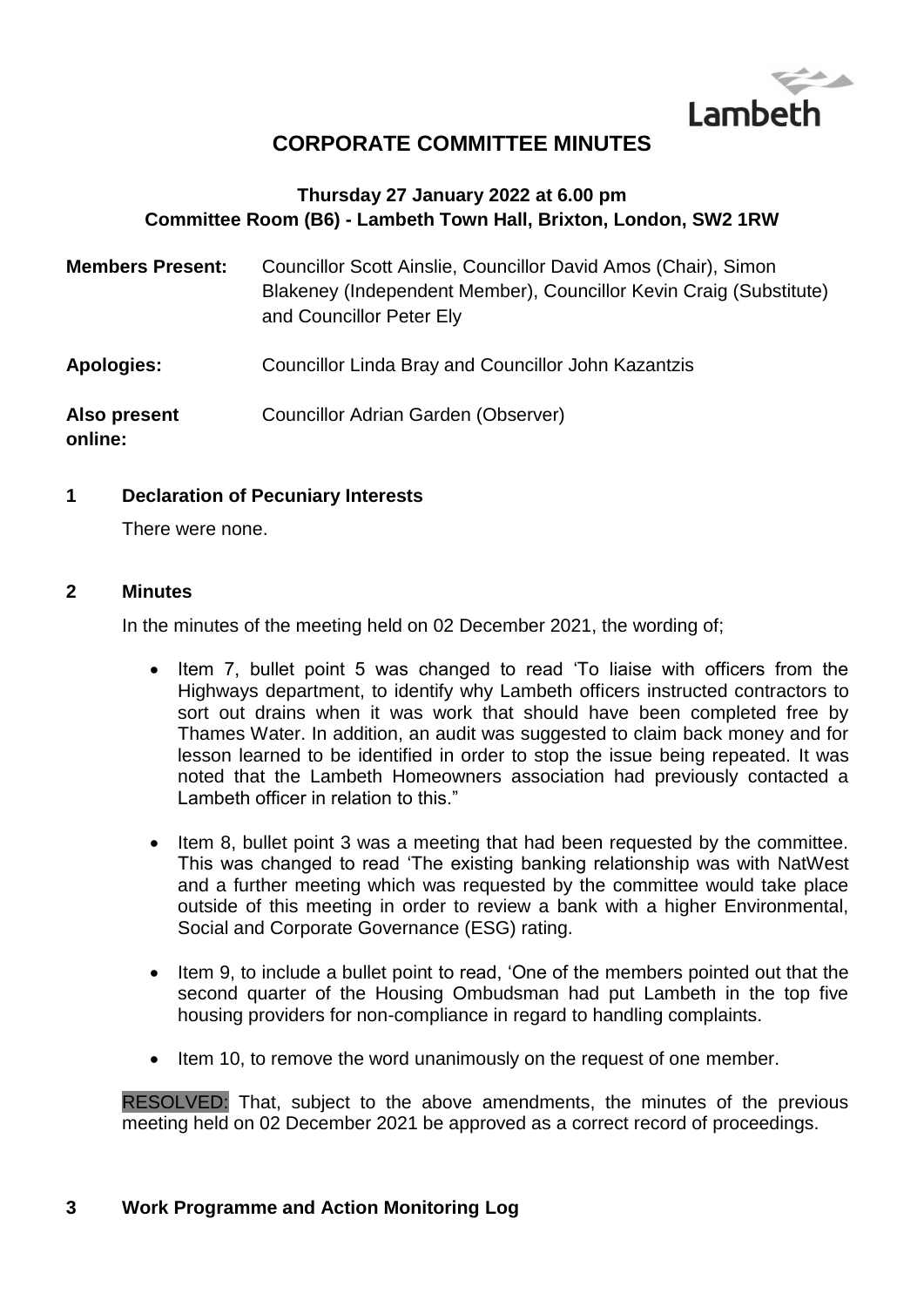Chloe Morris, Democratic Services Officer, provided a brief update which included the outstanding actions on page 19 of the agenda. It was noted that since publication two further actions had been completed.

It was recommended that the outstanding contract management action should be updated to identify that it was on hold due to current legal proceedings.

In addition, since the previous meeting and through further correspondence, a previous action in relation to an objection which had been marked as completed was still outstanding. Democratic Services would add this back onto the action log. Furthermore, in the previous meeting "it was explained that this was not related to any of the three 2018-19 objections". However, it had been confirmed since the 02 December 2021 meeting that the objection was related to major works carried out by Lambeth.

The Chair informed the committee that the Cabinet Member for Jobs, Skills and Community Safety and that relevant officer had been invited to the 31 March Corporate committee for the risk register item.

## RESOLVED:

- 1. To note the Corporate Committee's work programme for 2021-22 (Appendix A).
- 2. To note the Corporate Committee's actions monitoring log (Appendix B).

#### **4 External Audit Procurement Options 2023/24 to 2027/28**

Christina Thompson, Director of Finance and Property introduced the report and responded to members questions and comments as follows:

- The Public Sector Audit Appointment (PSAA) was aware of current auditor issues and Lambeth had been reassured that the tender process would focus on quality;
- The Chartered Institute of Public Finance Accountancy (CIPFA) had also been part of discussions and had made clear that as part of the quality criteria, timeliness of audits was essential and that training would be provided to auditors;
- An outstanding issue was the regulation for Local Government to finish statements of accounts by a statutory date but there were no statutory set dates for completion of audits;
- PSAA were aware of the Tony Redmond report on audit and would take into consideration the issues and questions that were raised in that report;
- Going forward there would be a new organisation with responsibility for local government audit which was a recommendation from the Tony Redmond report;
- If Lambeth were to go through this process independently there would still be the same number of firms available to tender, Lambeth could not influence this amount;
- Any concerns on the quality of an auditor would need to be referred to PSAA, as well as the Financial Reporting Council (FRC), who regulated auditors.
- Lambeth had anticipated that audit fees would increase due to inflation as did the government, who recognised some of these increases were also due to regulations on audits set by FRC which had led to an increase of work which were not present when original fee rates were set. Therefore, grants would be provided to local government in order to cover some of the increase;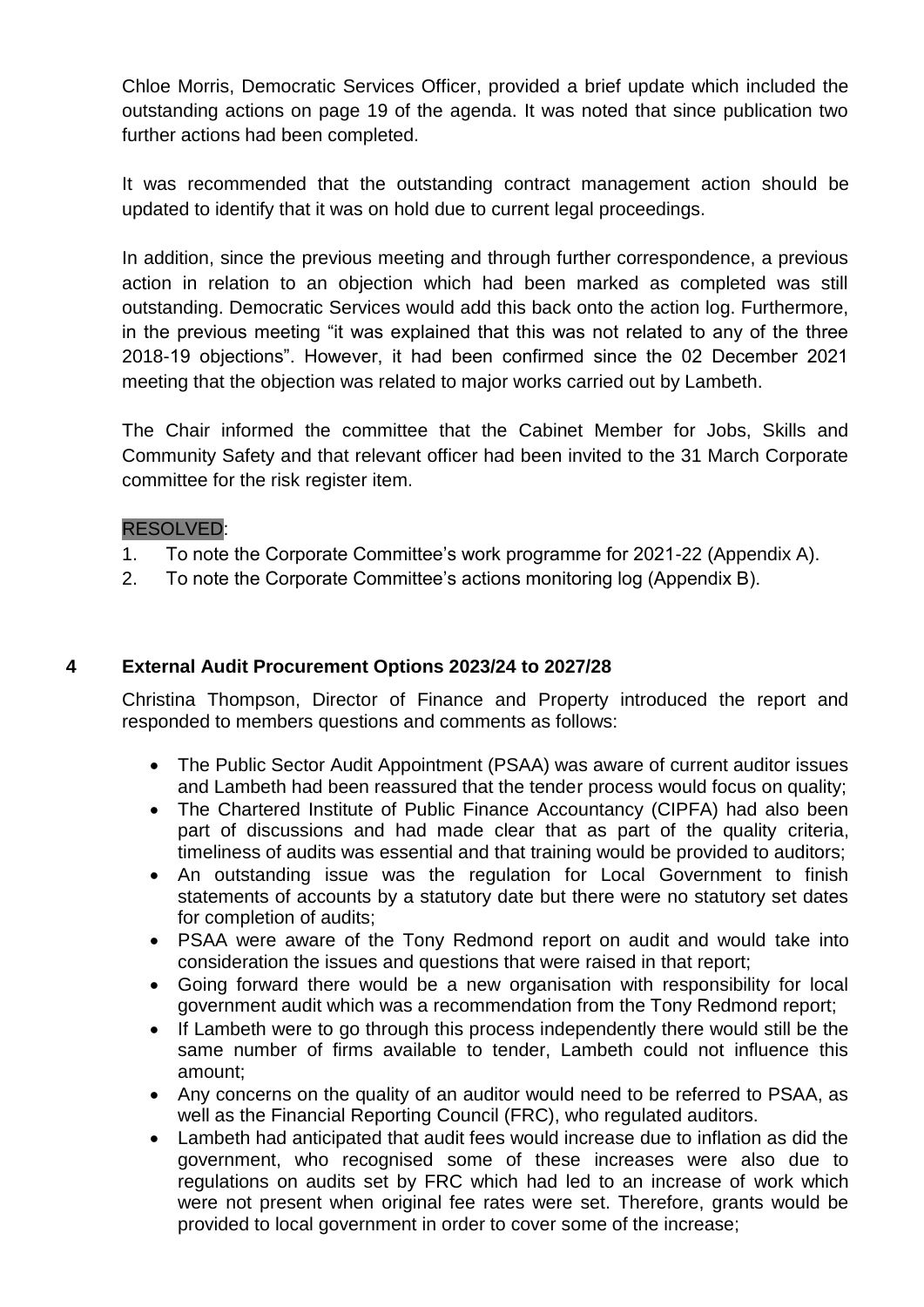PSAA would need to be provided with detailed reasonings on any increase on fees.

#### RESOLVED:

- 1. Corporate Committee considers the report and options appraisal for the procurement of external auditors set out in the report and recommend the proposed procurement route to Full Council.
- 2. Corporate Committee recommends to Council to delegate authority to the Director of Finance and Property to respond to the invitation from the PSAA and take the necessary steps to finalise the appointment itself following the PSAA procurement process.

# **5 Calculation of Council Tax Base and National Non-Domestic Rates Return (NNDR) 1 2022/23**

Christina Thompson, Director of Finance and Property introduced the report and highlighted that:

- The collection rate was significantly lower during the 2019-20 and 2020-21 financial years due to COVID. The 96.5% for 2021-22 reflected current experience and pre-pandemic was at a similar rate;
- As a result of COVID a lot of individuals went onto benefits which included council tax support. However, the number of those eligible had now reduced;
- The consultation that was referred to in paragraph 2.5 of the report was a general consultation which went out to every Lambeth resident. The results would be published on 28 January 2022 and presented at Cabinet on 07 February 2022;
- The Council had removed the 20% liability on council tax for those on council tax support therefore, those eligible would now receive a 100% discount.
- The maximum empty home premium was being applied where possible. Conditions to be met were set by the Local Government Finance Act 2012;
- Vacant and unfurnished dwellings would not be offered discounts as set out on table 2.11;
- The member enquiry that was raised on income maximisation would be dealt with through the member enquiry process;
- Council tax collected by direct debit was in a separate monitoring report which typically would attend cabinet. This report was to set council tax base;
- Corporate Committee were able to agree the recommendations set out on page 37 as it was a sub-committee of Full Council.

The Chair requested that a sentence was incorporated into the report to make it clear that the 96.5% collection rate was based upon current experience, which would provide clarity and assurance to members of the public.

#### RESOLVED unanimously;

- 1. To approve the calculation and the amount calculated as the Council Tax base for the year 2022/23 at 111,161 (110,872 in 2021/22) as set out in appendix 1(b).
- 2. To approve the schedule of discounts and premiums in paragraph 2.11, which remains unchanged.
- 3. To note that the changes to the Council Tax Support Scheme which are due to be adopted from 01 April 2022, are captured within the adjustments made to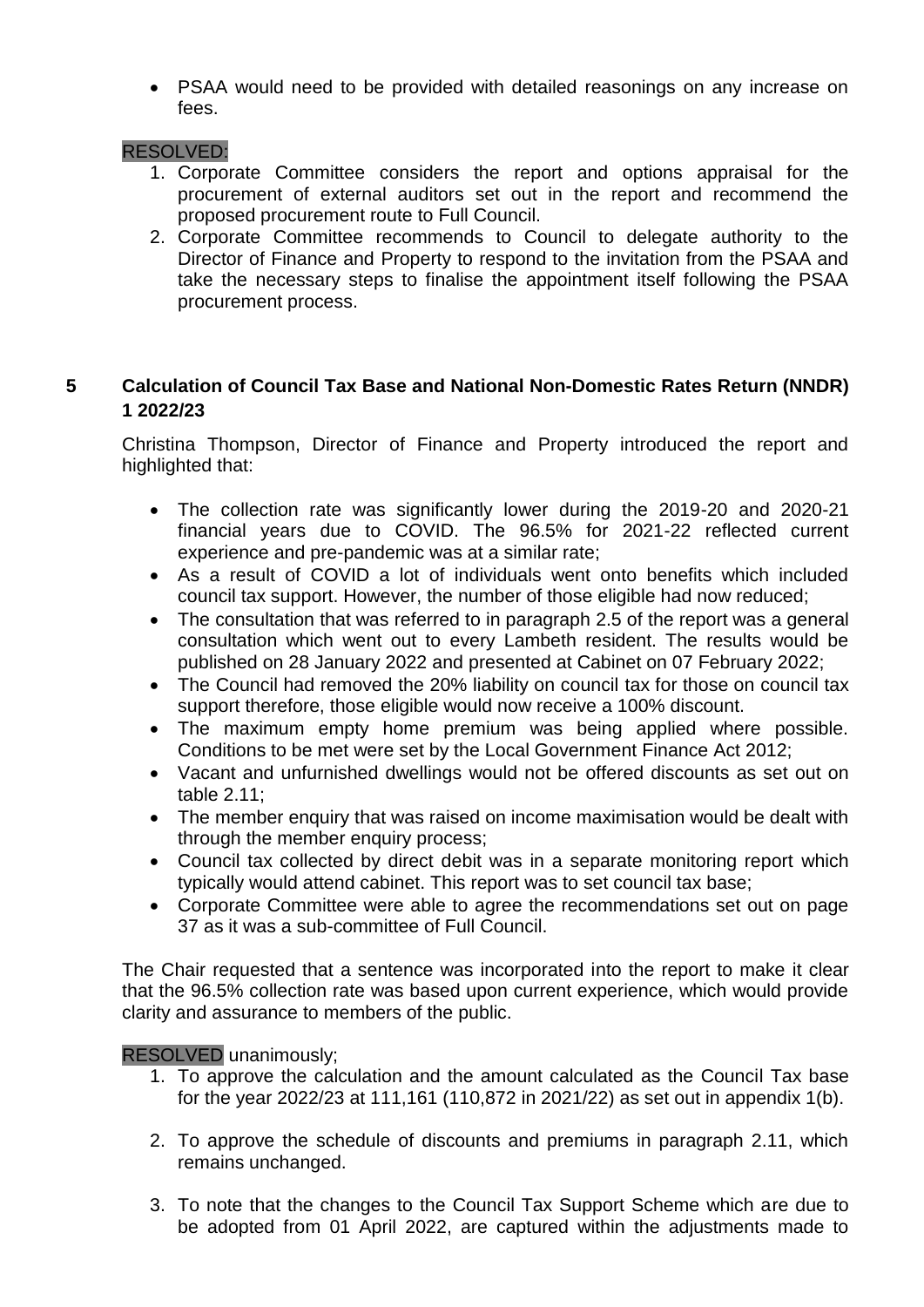reach the recommended Council Tax Base within this report.

4. To delegate authority to the S151 Officer, the Director of Finance and Property to finalise and approve the NNDR1 form setting out the business rate tax base.

## **6 External Quality Assessment November 2021**

Justin Martin, Chief Audit Executive, introduced the report and highlighted that Lambeth's External Quality Assessment (EQA) was one of the best he had seen. In response to members questions it was stated that:

- At present the service was more agile than it was six years ago, the implementation rate demonstrated that;
- The term 'generally conforms' within the tables from page 53 onwards was the highest standard and the reason for the apparent difference in this term on table 53 was because the exercise was based on interviews;
- The review had been performed by a Head of Audit from another Local Authority, who said that responses received were positive, therefore those who were marked as 'do not agree' or 'partially agree' on page 66 of the report were likely to have been isolated commentaries;
- Lambeth was a compliant organisation with outstanding results especially on implementation rates. It was also noted that internal audit had a collaborative working relationship with management.

#### RESOLVED:

1. To note the final report of Internal Audit Performance undertaken through an External Quality Assessment (EQA) which is mandated by the Public Sector Internal Audit Standards (PSIAS) every 5 years.

#### **7 Internal Audit and Counter Fraud Charter; Internal Audit Strategy 2022/23**

Justin Martin, Chief Audit Executive introduced the report and explained that;

- The FRC report that was being referred to by a member of the committee in relation to the separation of audit and consultation functions was in relation to external audits.
- Pricewaterhouse Coopers (PwC) provided internal audit functions to the Council.
- PwC would not provide an external audit function and consulting function within the same environment.
- An action on the EQA highlighted that an audit could not be undertaken for 18 months, if PwC had provided advice previously, this was also referenced in the strategy.

One of the members flagged the term independence, particularly points 2.3.3 and 2.3.4 on Appendix A needed to be tightened. The Chief Audit Executive acknowledged this and would amend this to be clear that independence was important and PwC could not go into an area where there would be a conflict of interest.

#### RESOLVED unanimously;

1. To approve the draft Internal Audit and Counter Fraud Charter for 2022/23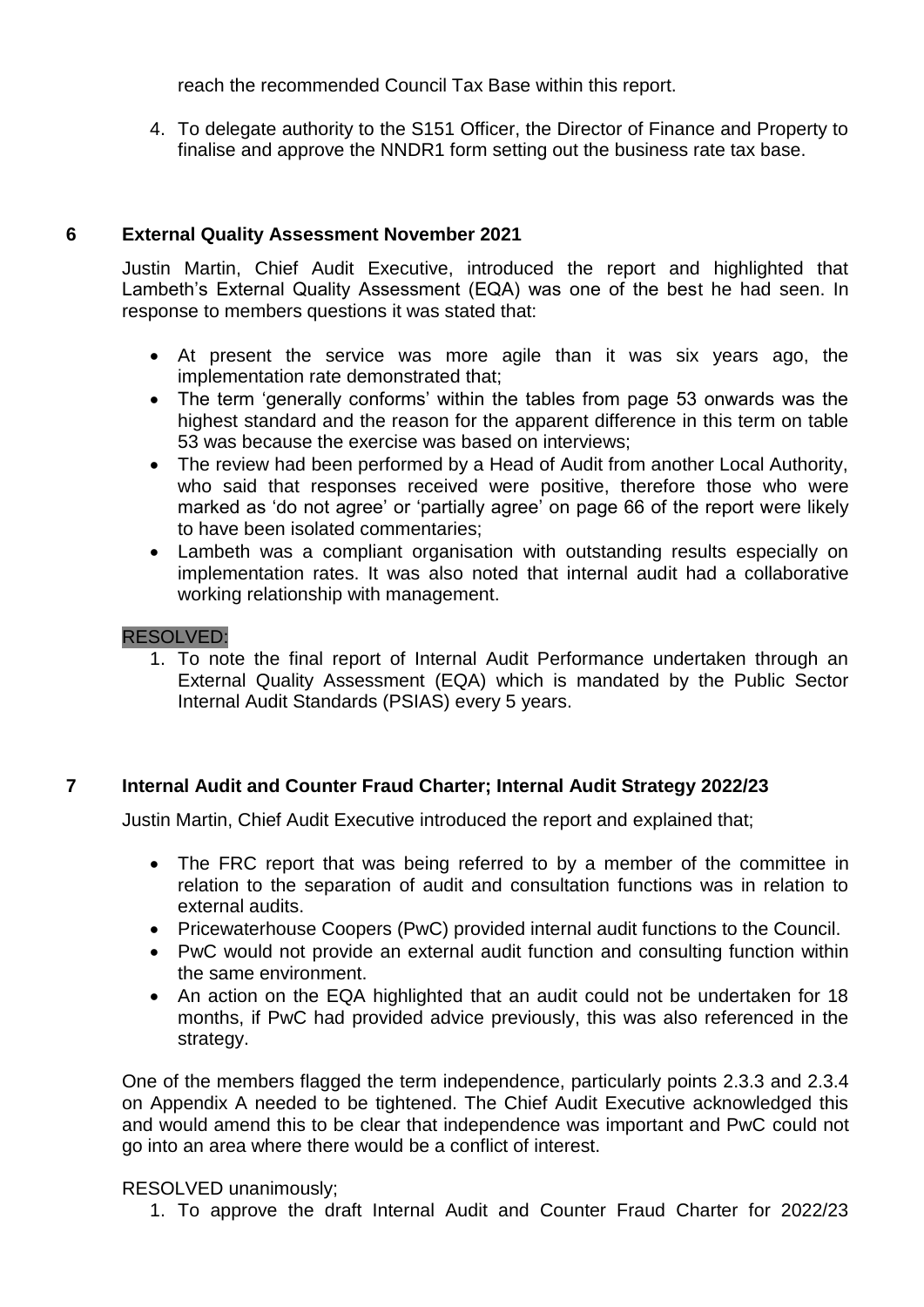(Appendix A).

2. To approve the Internal Audit Strategy for 2022/23 (Appendix B).

#### **8 Internal Audit and Counter Fraud Progress 2021/22**

Justin Martin, Chief Audit Executive highlighted that engagement with management was good and was therefore confident that all deadlines would be met. In response to questions that were raised by members it was highlighted that:

- Although not the current case at Lambeth but, if there was no engagement from management, Corporate Committee would be notified and it would also be evident as there would be a backlog of work to be completed and implementation rates would be low;
- There had been zero limited reports.

It was noted by Michael O'Reilly, Counter Fraud Manager that:

- The council had met their annual property recovery target:
- Dismissal and resignation reasonings could not be discussed as it was confidential information which was not in the public domain. However, basic anonymised detail could be provided in line with employment law;
- The graph on page 113 demonstrated significantly higher internal fraud reports for the current year compared to last year which was relatively low due to the pandemic.
- Last year's results were lower because there was a reduction in referrals and disciplinary processes were not taking place;
- Since the start of the financial year Lambeth had used Cifas to carry out vetting on candidates who had been accepted for roles within the Council.
- Cifas held records of historic fraudulent activities, the offers of employment were reconsidered and, on the whole, successful candidate had their offers of employment rescinded;
- Cifas checks and reporting was relatively rapid and did not pose any capacity issues for the team.

The committee requested that the Counter Fraud Manager reviewed whether a confidential meeting was required to receive basic anonymised detail on resignations and dismissals, or to circulate this information via email.

#### RESOLVED:

1. To note the report which provides an update on matters relating to the Internal Audit and Counter Fraud service, its activities, and outcomes.

#### **9 Counter Fraud Policies and Procedures 2022-23 (2)**

Michael O'Reilly, Counter Fraud Manager, introduced the report and noted that this was the second set of policies out of three which would be shared with Corporate Committee. It was noted that the Whistleblowing Charter had been incorporated into the Whistleblowing Policy, as previously it was a separate document.

In response to questions raised it was noted that the whistleblowing update was usually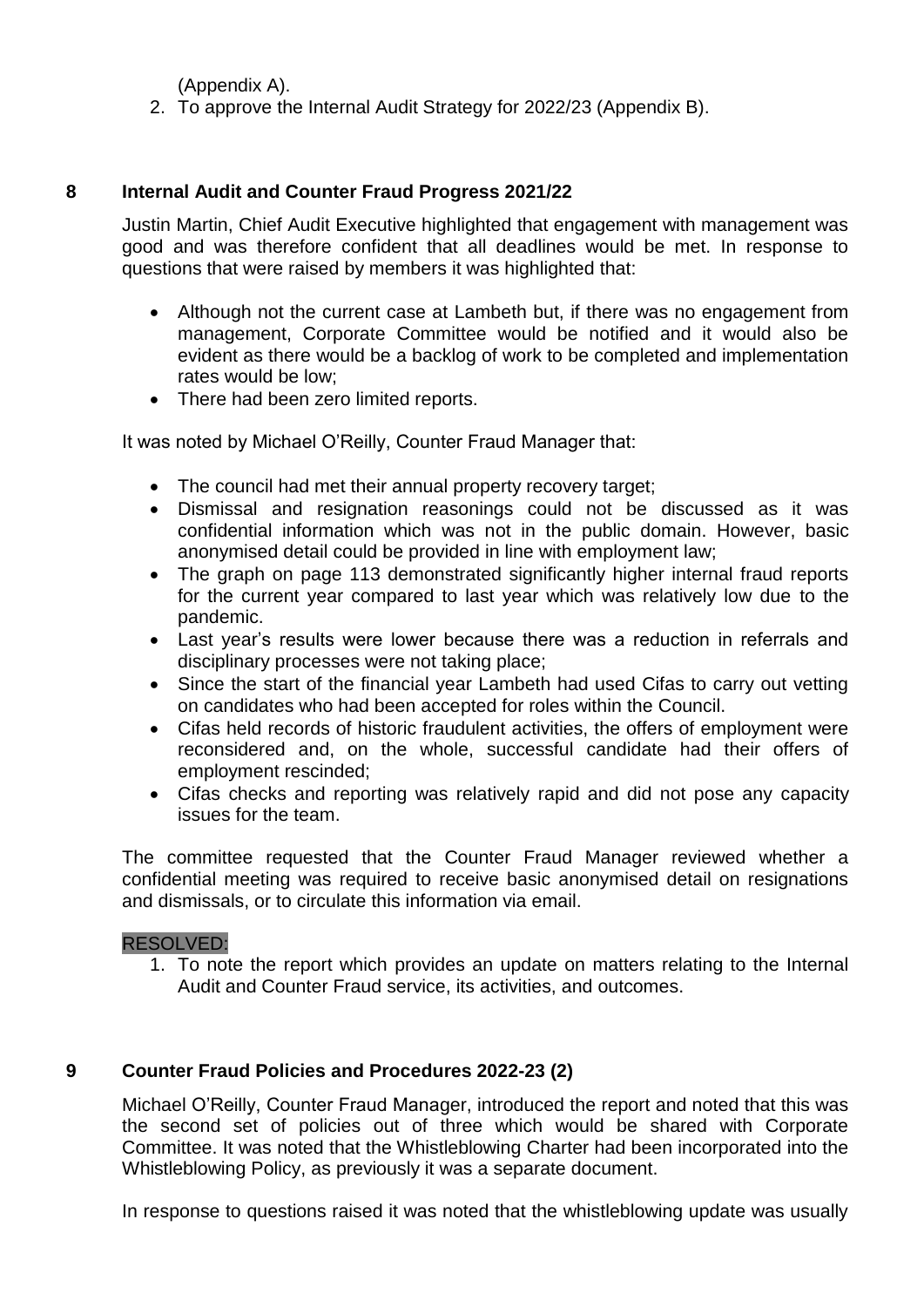shared with Corporate Committee annually, however this had not recently been necessary as referrals received tended to be HR grievances.

Councillor Adrian Garden, observer for Corporate Committee, requested to speak on this item. The chair advised Councillor Garden that he would pick up comments on this item outside of the meeting.

## RESOLVED unanimously;

1. That Corporate Committee approve the updated Whistleblowing Policy and Procedure (Appendix A).

## **10 Pay Policy Statement 2021/22**

Martin Cox, Director for Human Resources and Organisational Development introduced the report and stated that there were no significant proposed changes and there were no proposals of change in terms of pension regulation. Members' questions were addressed and it was noted that:

- In 2015 the council had a restructure and in 2018 when the current Chief Executive was made permanent there was a focus on workforce development therefore the council invested into leadership which was good, as it drove an organisation forward;
- Pay inflation could have also caused an increase in the number of staff earning over 50K;
- Performance and achievement of the council is measured through other committees therefore the decision would be for full council to decide whether they wanted to measure senior capacity against achievements;
- The council could review spending on agency workers;
- Lambeth was compliant with IR35 and had a managed agent (Matrix) who managed the agency workers;
- Monitoring improvements were outside of this report and would be picked up under item 11.

The committee requested that the Director for Human Resources and Organisational Development identified how many agency workers were paid over £100k per year. Although, it was noted that this would either need to be historic or use assumptions as agency workers were mainly used for short term engagements.

#### APPROVED unanimously:

- 1. To approve the updated Pay Policy Statement for 2021/22 attached at Appendix A.
- 2. To note the appointments made to posts attracting remuneration more than £100,000 per annum and severance packages more than £100,000 to date, attached at Appendix B

#### **11 Workforce Report 2021/22**

Martin Cox, Director of Human Resources and Organisational Development presented the report to the committee and responded to questions which were raised by the committee: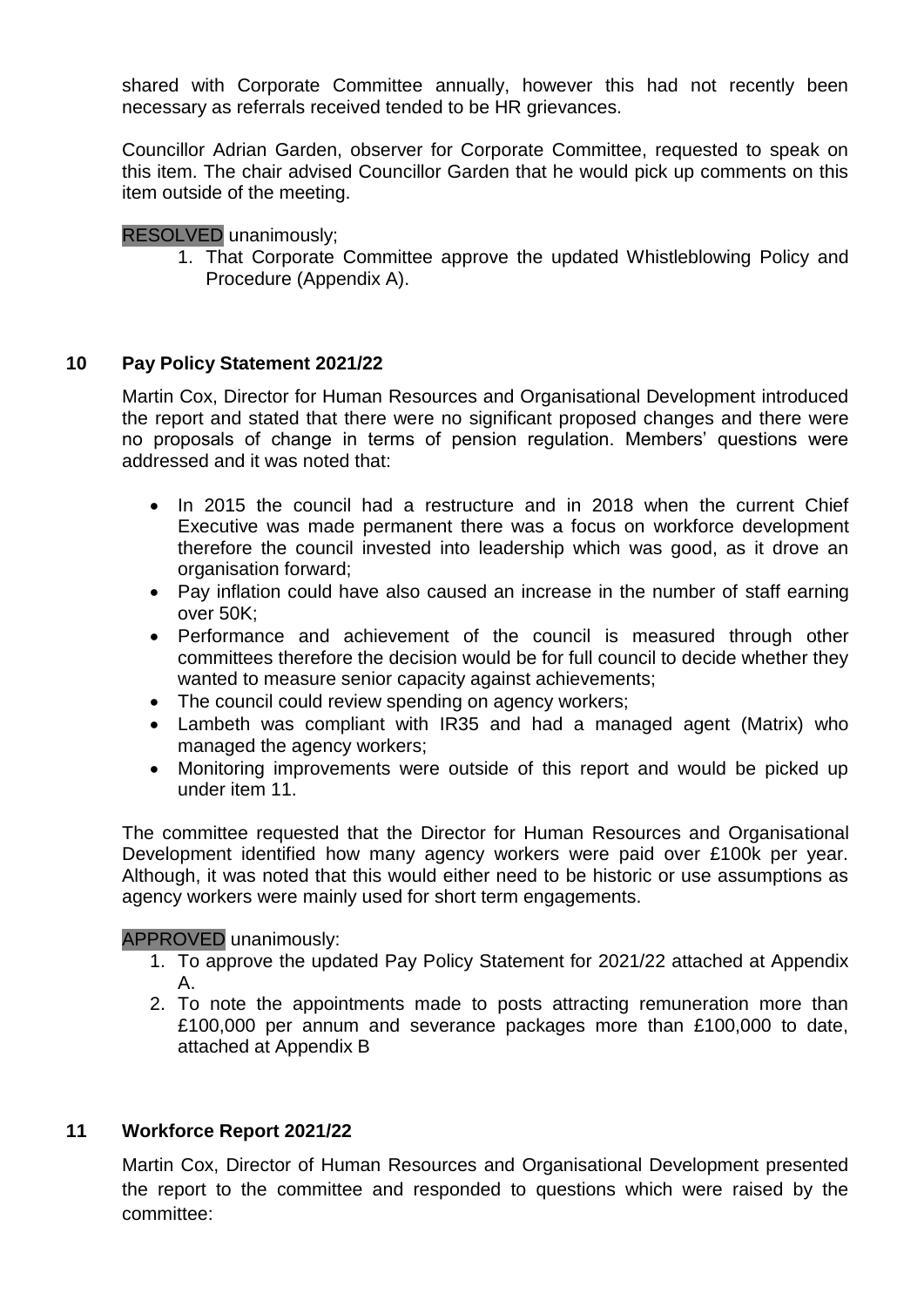- Although managed through the same system, appraisals and completion of mandatory training were dealt with separately. Therefore, there was no direct link for employees to complete training in order to have an appraisal;
- Pre-pandemic appraisals would occur face to face and managers would be able to assist employees on how to complete appraisals via Oracle;
- It was noted that appraisals were being performed but a main focus was to ensure there was compliance with the system to complete appraisals within Oracle. Although not all employees had annual objectives;
- All mandatory training was easily accessible online. Although this wasn't the only way to provide training due to COVID it had been made challenging to carry out practical in person training sessions;
- The committee were concerned over the low level of completion of appraisals and mandatory training. In response, it was anticipated that the statistics on both appraisals and mandatory training would have been improved in the next sixmonth workforce report.
- Employee questionnaires would be circulated as part of the Investors in People (IiP).
- The Council obtained a silver award when the last liP survey was carried out just over a year ago. Therefore, formal staff surveys would happen every 12 – 18 months.

The committee requested that the Director of Human Resources and Organisational Development liaised with relevant colleagues to identify whether work could be undertaken to measure and provide evidence that the restructuring between 2015-18 had resulted in service improvements and better value for money.

#### APPROVED:

1. To note the workforce data for April to September 2021 and actions being undertaken.

# **12 Annual Procurement Update**

Sasa Glisic, Head of Procurement introduced the report and in response to questions raised explained that:

- Subject to the Public Contract's Regulations 2015 and requirements, Lambeth have the right to exclude companies for multiple reasons, one of which was not paying taxes;
- There were two parts of the procurement selection process, part one was the statutory selection criteria.
- Part two was through the method statement questions in a tender. Lambeth were able to influence this process by building on the method statement questions in such a way that it ensured that a company would fit Lambeth requirements.

A member of the committee requested that there was a meeting with the centre of excellence to know more about contract management as there was a project within their